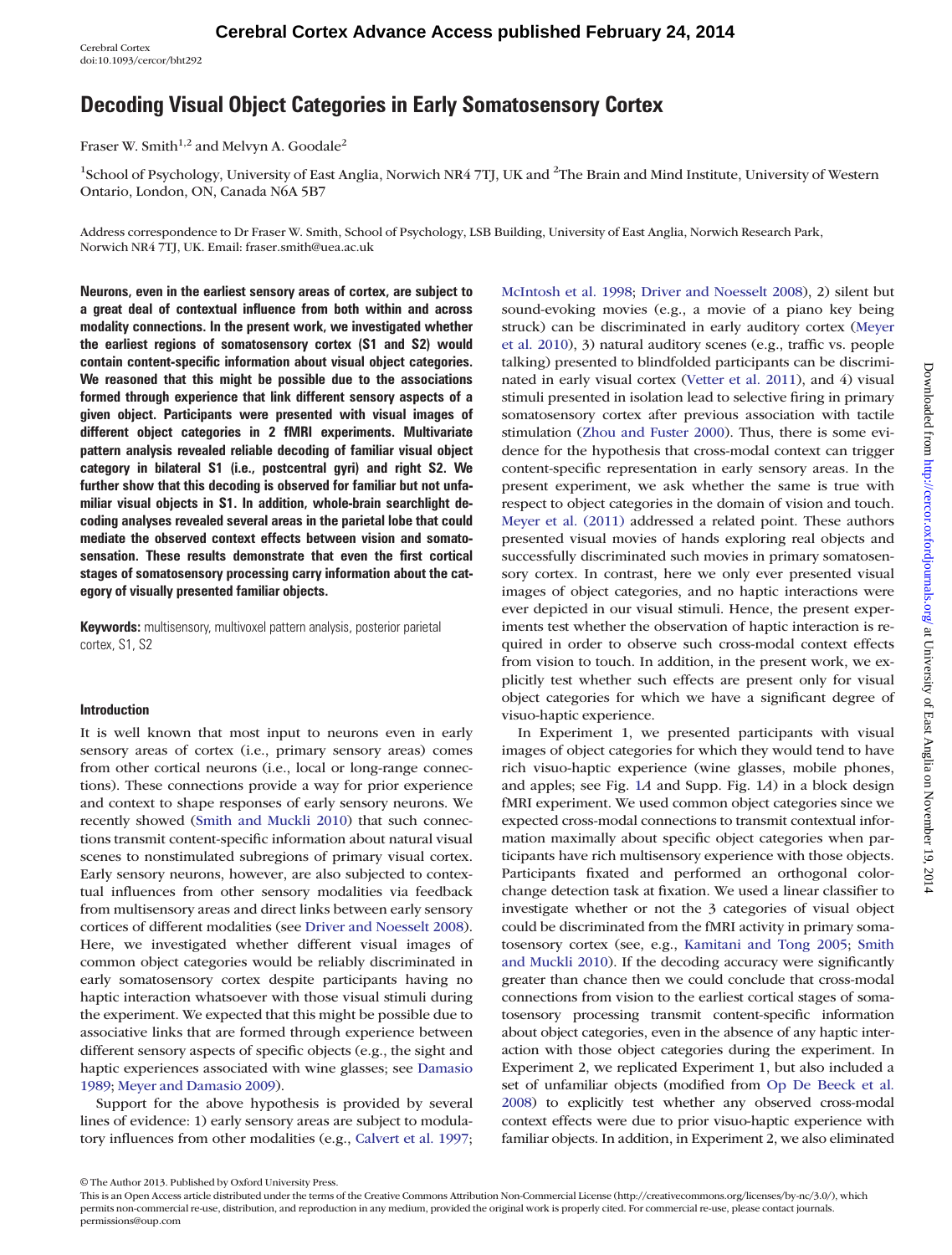<span id="page-1-0"></span>

Figure 1. Visual object categories and exemplars. (A) The 3 different familiar visual object categories (rows: wine glasses, mobile phones, and apples) and individual exemplars (columns) shown to participants in Experiments 1 and 2. (B) The 3 different unfamiliar object categories (cubies, smoothies and spikies: modified from [Op De Beeck et al, 2008\)](#page-11-0) that were shown to participants in Experiment 2. To see a full color version of this figure, please see [Supplementary Material](http://cercor.oxfordjournals.org/lookup/suppl/doi:10.1093/cercor/bht292/-/DC1).

any need for a button-press response from the participant to eliminate any potential interactions with our effects of interest.

#### Materials and Methods

#### Subjects

A total of 8 right-handed (via self-report) participants took part in Experiment 1 (6 females) and a new set of 10 right-handed (via selfreport) participants took part in Experiment 2 (6 females). All participants gave written, informed consent in accordance with procedures approved by the ethics committee of the Department of Psychology at the University of Western Ontario.

#### Stimuli and Design

Participants were presented with full color images of visual objects in a block design protocol. There were 9 images in Experiment 1, comprising 3 different exemplars of three different categories of visual object (wine glasses, mobile phones, and apples; see Fig. 1A and [Supplemen](http://cercor.oxfordjournals.org/lookup/suppl/doi:10.1093/cercor/bht292/-/DC1)[tary Fig. 1](http://cercor.oxfordjournals.org/lookup/suppl/doi:10.1093/cercor/bht292/-/DC1)A). We chose these visual objects categories since most participants would tend to have a rich haptic experience with such objects. Each stimulus was superimposed upon a white background of 14 by 14° of visual angle. The maximum horizontal and vertical extent of any stimulus was ∼10.5° and 12°, respectively.

Each run comprised 18 stimulation blocks (12 s) preceded and followed by blocks of fixation (12 s). Thus, each visual image was shown twice within 1 run, with the sequence being randomly determined. Each run lasted hence 444 s, allowing for an initial 12 s of fixation. Within each 12 s block of stimulus presentation, the stimulus was flashed on and off repeatedly (i.e., on 200 ms, off 200 ms, repeated 30 times; we used this presentation cycle to maximize signal to noise, see [Smith and Muckli 2010\)](#page-11-0). Participants were instructed to maintain fixation throughout each run on a small central fixation checkerboard (0.4°). The task of the participant was to monitor the stream of frames for a change in color of the fixation marker (randomly chosen frames were changed from black and white to red and green). Participants responded to such a change with a button press with their left (i.e., nondominant) hand. Note that this task is orthogonal to the category of visual object presented. Participants completed between 4 and 6 runs of the main experiment.

In an independent finger-mapping experiment, we localized the cortical representation of the first 4 digits of the right (dominant) hand in the primary and secondary somatosensory cortices (see, e.g., [Ruben](#page-11-0) [et al. 2001](#page-11-0); Van [Westen et al. 2004](#page-11-0); [Huang and Sereno 2007](#page-11-0); [Nelson](#page-11-0) [and Chen 2008](#page-11-0)). Note that no mention of this part of the experiment, which was run at the very end of the session, was ever made to participants until all the visual object runs had been completed. We stimulated the pads of the first 4 digits of the right hand in a random sequence as in [Huang and Sereno \(2007\)](#page-11-0) in a traditional block design (alternating blocks of 12 s stimulation vs. baseline). We chose this localizer design after pilot-testing revealed that it reliably activated both primary and secondary somatosensory cortices. There were 18 stimulation blocks in each run, each preceded and followed by 12 s of baseline, thus giving a total run length of 444 s. Small plastic clamps were placed around the pad of each of the first four fingers that could be driven by air pressure to displace the skin surface (somatosensory stimulus system, 4D neuroimaging). The amplitude and timing of stimulus delivery was controlled by a pneumatic delivery system (300 ms off, 100 ms on, within each 12-s stimulation block), itself controlled via in-house software written in Matlab. Participants were required to close their eyes for the duration of each finger mapping run. Each participant completed either 2 or 3 runs of this localizer.

In Experiment 2, participants were presented with the same objects as those in Experiment 1 (i.e., familiar objects: wine glasses, mobile phones, and apples) as well as a matched set of unfamiliar objects (Fig. 1B and [Supplementary Fig. 1](http://cercor.oxfordjournals.org/lookup/suppl/doi:10.1093/cercor/bht292/-/DC1)B). The unfamiliar objects were included to explicitly test to what extent prior visuo-haptic experience with the object categories might mediate decoding from visual images in somatosensory cortex. There were 3 categories of unfamiliar object (modified from [Op De Beeck et al. 2008](#page-11-0)): cubies, smoothies and spikies (see Fig. 1B and [Supplementary Fig. 1](http://cercor.oxfordjournals.org/lookup/suppl/doi:10.1093/cercor/bht292/-/DC1)B) and 3 instances of each category to match the design with the familiar objects. In a block design, each object (9 familiar plus 9 unfamiliar) was presented for 12 s, being preceded and followed by 12 s fixation. Order of object presentation was random and participants each completed 10 runs. The task in this experiment was altered in order to remove any requirement for a finger-based button response—hence, participants again fixated centrally but here simply had to count the number of fixation color changes present in each run (randomly sampled from 7 to 17). In addition, we again performed a finger mapping experiment as in Experiment 1 but, this time, we mapped the digits of both hands independently (left and right). The remaining details were the same as Experiment 1.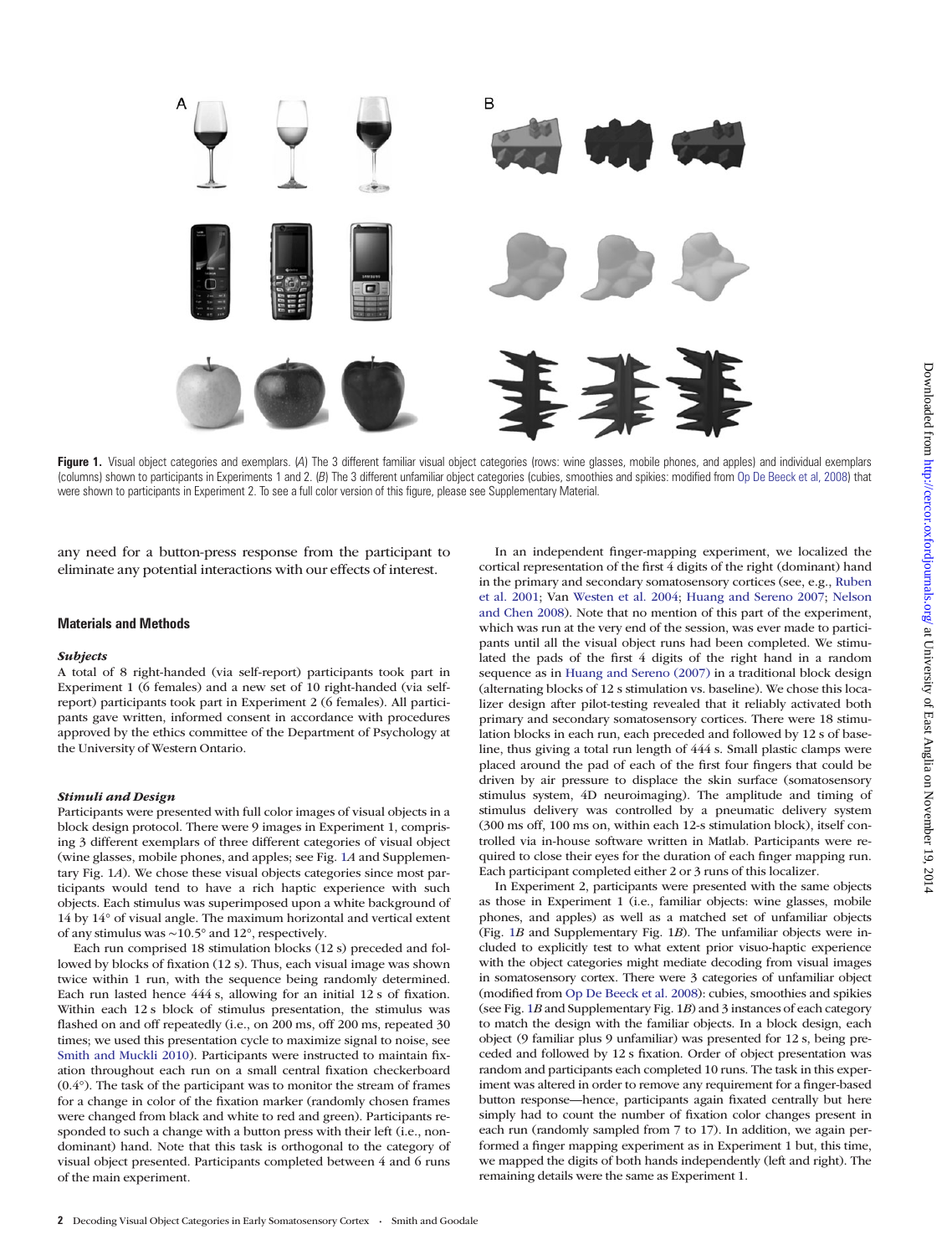#### MRI Data Acquisition

Visual images were rear projected via an LCD projector (Silent Vision 6011, screen resolution of  $1024 \times 768$ , Avotec) onto a screen mounted behind the participant as he or she lay in the bore of the magnet. MRI data were collected with a 3T Siemens Tim Trio System with a 32-channel head coil and parallel imaging techniques (IPAT factor: 2) at the Robarts Research Institute, London, Ontario. Blood oxygen level–dependent (BOLD) signals were measured with an echo-planar imaging sequence (echo time: 30 ms, repetition time: 2000 ms, field of view: 200, flip angle: 75, 34 oblique slices, resolution 2.5 × 2.5 mm, slice thickness of 2.8 mm, no gap). Slices were positioned to cover the entire brain except anterior frontal and temporal regions (see Fig. [5\)](#page-6-0). A high-resolution 3D anatomical scan (3D MPRAGE,  $1 \times 1 \times 1$  mm<sup>3</sup> resolution) was recorded in the same session as the functional scans. All experimental runs (either 4 or 5) plus 2 or 3 runs of the finger mapping localizer were completed in the same imaging session in Experiment 1. In Experiment 2, experimental runs (10) were completed in a first session followed by finger mapping runs in a second session.

#### MRI Data Processing

Functional data for each main experimental run were slice time corrected, corrected for 3D motion, linearly de-trended and spatially normalized into the Talaraich space with Brain Voyager QX (Brain Innovation, Masstricht, The Netherlands). Note, we did not apply temporal filtering to the data used for pattern classification (see, e.g., [Kamitani and Tong 2005;](#page-11-0) [Walther et al. 2009\)](#page-11-0). We then normalized the time series of each voxel by its mean value, independently per run. Activity patterns were obtained by averaging the fMRI BOLD activity during each 12-s stimulation block (shifted for 4 s or 2 TRs in order to account for the hemodynamic lag) independently for each voxel. These are the estimates that we use as the input to the pattern classification algorithm described below. The functional localizer data were subject to the standard processing stream above including temporal filtering (2 cycles) and subsequently analyzed by using a GLM approach with 1 stimulus predictor coding stimulus onset convolved with a double gamma model of the hemodynamic response. We used t-values defined from the contrast of stimulation minus fixation to determine "finger-pad sensitive" voxels in each of our predefined anatomical masks of S1 and S2. For the mapping data of Experiment 1, we selected the top 100 voxels to contralateral stimulation (left PCG) or when pooled across hemispheres, and the top 50 voxels responding to ipsilateral stimulation (right PCG), since we would expect only smaller sub-regions to be active in this case. For the mapping data of Experiment 2, we selected the top 100 voxels within each region corresponding to either A) contralateral stimulation or B) both contra- and ipsilateral stimulation (top 50 to each).

#### Anatomical Mask of S1

The primary somatosensory cortex, also known as S1 or the postcentral gyrus (PCG) is a complex structure, consisting of four separate areas (see, e.g., [Keysers et al. 2010\)](#page-11-0): area 3a, 3b, 1, and 2. Area 3a deals primarily with proprioceptive information, area 3b with tactile information, area 1 with a second level of tactile analysis, and finally area 2 combines information from each other area (3a, 3b, and 1) thus being the first level at which tactile and proprioceptive information is combined. Thus, defining an anatomical mask allows us to provide our pattern classification algorithms with the entire repertoire of information that is processed in primary somatosensory cortex (see [Meyer](#page-11-0) [et al. 2011\)](#page-11-0). It further allows us to directly compare our results to those of [Meyer et al. \(2011\)](#page-11-0) who likewise defined an anatomical mask of S1. Anatomical masks of both the left and the right PCG were defined for each participant on their anatomical MRI in Talairach space (we used MRIcron for this purpose, [Rorden et al. 2007](#page-11-0)). We defined the masks in Talairach space so they would be directly comparable across participants and in the same space as our S2 masks (see below). In defining our masks, we used the same criteria as [Meyer et al. \(2011\)](#page-11-0): the lateroinferior border was taken to be the last axial slice upon which the corpus callosum was not visible. From anterior to posterior the masks were defined by the floors of the central and postcentral sulci and they

did not extent to the medial wall. Example masks are shown for a representative participant in Figure [2.](#page-3-0) The size of each mask is reported in [Supplementary Tables 1 and 2.](http://cercor.oxfordjournals.org/lookup/suppl/doi:10.1093/cercor/bht292/-/DC1)

#### Probabilistic Maps of S2

The human secondary somatosensory cortices (S2) are located along the parietal operculae and consist of at least four cytoarchitectonic subregions (OP1-4; [Eickhoff et al. 2006A,](#page-10-0) [2006B](#page-10-0)). In order to define anatomical masks of S2 we summed the probabilistic maps of OP1–OP4 given in the Juelich Anatomy toolbox [\(Eickhoff et al. 2005](#page-10-0)). We used the 30% probability cutoff for each map since when summed together across maps this gave comparable numbers of voxels as in our anatomical masks of S1. The probability maps are defined in the MNI single subject space (COLIN27) with an affine correction in the  $y$  and  $z$  axes to make the Anterior Commissure the exact center of the coordinate system (so-called MNI Anatomical Space; see [Eickhoff et al. 2005\)](#page-10-0). In order to transform the coordinates from MNI space to TAL space (the reference space used in Brain Voyager and hence the present work), we applied the MNI to TAL transformation given in [\(Lancaster et al. \(2007\)](#page-11-0); icbm\_fsl2tal.m downloaded from <http://brainmap.org/icbm2tal/>) and shown to generate relatively good agreement between MNI and TAL space across the brain volume. Thus, we obtained one left S2 and one right S2 anatomical mask from these procedures that were subsequently used for each individual participant.

#### Additional ROIs

We used the same procedure, as outlined above for S2, to define probabilistic anatomical masks of V1, premotor, and motor cortex in each hemisphere (again from the Juelich Anatomy toolbox, [Eickhoff et al.](#page-10-0) [2005;](#page-10-0) see [Amunts et al. 2000;](#page-10-0) [Geyer et al. 1996](#page-10-0); and [Geyer 2003](#page-10-0) for the cytoarchitectonic maps corresponding to V1, primary motor cortex, and premotor cortex, respectively).

# Multivariate Pattern Classification Analysis

We trained a linear classifier (linear support vector machine, SVM) to learn the mapping between a set of multivariate observations of brain activity and the particular visual object category that had been presented (3 categories). We then tested the classifier on an "independent" set of test data. We trained the classifiers with a set of single-block brain activity patterns. We tested the classifiers on single block activity patterns for each stimulus class in the independent set of test data. To assess the performance of our classifiers in Experiment 1, we used a leave one-example out cross-validation procedure: thus our models were trained from all examples minus one for each class, and then tested on the remaining example in each class (see, e.g., Duda [et al. 2001;](#page-10-0) [Ethofer et al. 2009;](#page-10-0) [Harrison and Tong 2009\)](#page-11-0). As we used a traditional block design (12 s ON 12 s OFF), this ensures that there is no significant influence of one trial to the next in terms of BOLD signal estimates, unlike in a rapid event-related design (see [Misaki et al. 2010\)](#page-11-0). Thus, a leave-one example out procedure is justified in the present case (see also [Pereira and Botvinick 2011\)](#page-11-0). In order to specify the sequence of cross-validation cycles (there are many possible here), we sorted the trials from each class (24 or 30, respectively) in terms of temporal occurrence and then left out the nth trial from each class (see also [Etzel et al.](#page-10-0) [2008;](#page-10-0) [Harrison and Tong 2009](#page-11-0)). This ensures that the test data were independent across cross-validation cycles, as would be the case in leave-one run out cross-validation schemes (see, e.g., [Kamitani and](#page-11-0) [Tong 2005;](#page-11-0) [Smith and Muckli 2010](#page-11-0)). We tested whether group level decoding accuracy was above chance by performing 1-sample t-tests against the chance level of 1/3 (see, e.g., [Walther et al. 2009](#page-11-0), [2011;](#page-11-0) [Chen](#page-10-0) [et al. 2011](#page-10-0)). In Experiment 2, we report our results with an even stronger test of the classifier's ability to generalize well, leave-one run out crossvalidation performance (see [Coutanche and Thompson-Schill 2012](#page-10-0); for an advantage of having more runs to cross-validate over even with the same number of events).

The linear SVM algorithm was implemented using the LIBSVM toolbox ([Chang and Lin 2011\)](#page-10-0), with default parameters (notably  $C = 1$ ). Note that the activity of each voxel in the training data was normalized within a range of −1 to 1 prior to input to the SVM. The test data were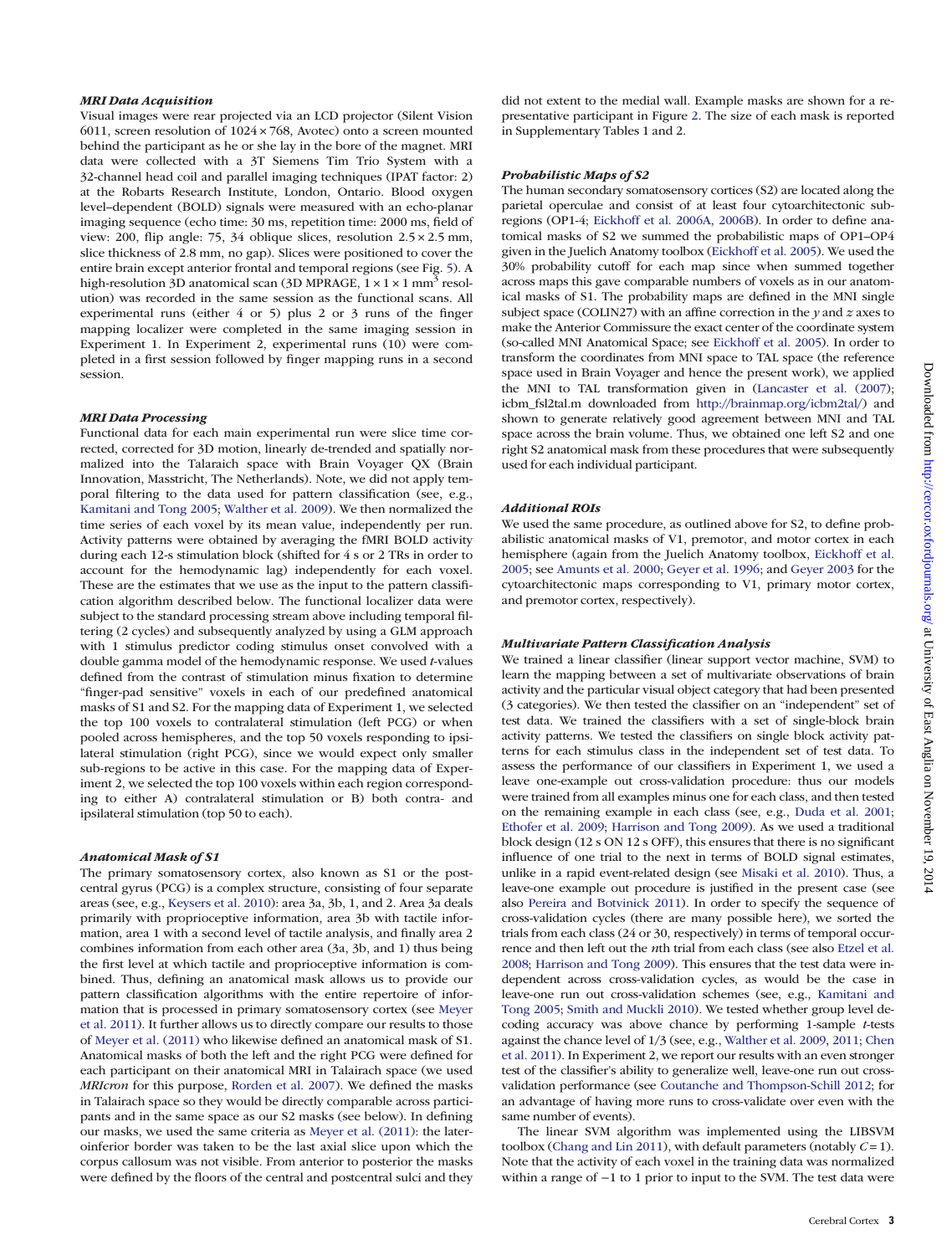<span id="page-3-0"></span>

Figure 2. Anatomical masks of the postcentral gyri for a representative participant. The numbers in white refer to the slices through the Z-plane. The white box in the lower right image depicts the slices of the brain on which the PCG was marked (see Materials and Methods).

normalized using the same parameters (min, max) as obtained from the training set normalization in order to optimize the classification performance (see [Chang and Lin 2011](#page-10-0)).

#### Searchlight Analysis

We additionally performed a whole-brain searchlight analysis ([Kriegeskorte et al. 2006;](#page-11-0) [Walther et al. 2009;](#page-11-0) [Nestor et al. 2011](#page-11-0); [Pereira](#page-11-0) [and Botvinick 2011\)](#page-11-0). We used the SearchMight toolbox of [\(Pereira and](#page-11-0) [Botvinick 2011](#page-11-0)), implemented in Matlab, to perform whole-brain decoding with a linear SVM ( $C = 1$ , as above). This involved selecting a specific searchlight size, here a cube of  $343.2 \text{ mm}^3$  voxels  $(7 \times 7 \times 7)$ , and systematically shifting this cube throughout the whole-brain volume and performing the decoding analysis independently at each different center voxel position. These analyses were performed independently for each participant, using a common group mask, and then the resulting decoding accuracy maps were averaged across participants. Statistical significance was assessed by testing whether the mean accuracy across participants was significantly higher than chance (1/3) at each voxel (see also [Walther et al. 2009](#page-11-0), [2011](#page-11-0); [Chen](#page-10-0) [et al. 2011\)](#page-10-0). Correction for multiple comparisons was ensured by use of a cluster threshold estimated by the program AlphaSim (B.D. Ward, <http://afni.nimh.nih.gov/afni/docpdf/AlphaSim.pdf>) Experiment 1  $(t > 3.5,$  voxelwise  $P < 0.01$ , cluster  $P < 0.05$ , equal to 35 voxels), Experiment 2 ( $t > 3.25$ , voxelwise  $P < 0.01$ ; cluster  $P < 0.05$ ; equal to 37 voxels and 33 voxels for familiar and unfamiliar maps, respectively), Experiments 1 and 2 pooled ( $t > 2.9$ , voxelwise  $P < 0.01$ ; cluster  $P <$ 0.05, equal to 64 voxels). Results are shown projected onto the cortical surface reconstruction of a reference brain (COLIN27) available in the NeuroElf package [\(www.neuroelf.net\)](www.neuroelf.net).

## **Results**

We defined anatomical masks of the bilateral postcentral gyrus (PCG) in each individual participant (see Fig. 2 and Materials and Methods). Figure [3](#page-4-0)A shows the cross-validated performance of the linear classifier (linear SVM) in decoding visual object category (3AFC) from the PCG. Remarkably, decoding of visual object category significantly exceeded chance in each case: right PCG mean decoding accuracy 40%,  $t_{(7)} = 3.68$ ,  $P =$ 0.004 (chance 1/3); left PCG 36.8%,  $t_{(7)} = 2.18$ ,  $P = 0.03$  (chance 1/3); and pooled 37.5%,  $t_{(7)} = 2.71$ ,  $P = 0.015$  (chance 1/3). Decoding accuracy was significantly higher in the right as opposed to the left PCG ( $t_{(7)}$  = 2.61, P = 0.035). Thus, the earliest stages of somatosensory cortex, that is, the PCG, carry information about different categories of visual object presented to participants. The full confusion matrices underlying this performance can be seen in [Supplementary Figure 2](http://cercor.oxfordjournals.org/lookup/suppl/doi:10.1093/cercor/bht292/-/DC1). Crucially, univariate signal changes did not differ across the 3 object categories in the PCG [\(Supplementary Fig. 3 and Sup](http://cercor.oxfordjournals.org/lookup/suppl/doi:10.1093/cercor/bht292/-/DC1)[plementary Text](http://cercor.oxfordjournals.org/lookup/suppl/doi:10.1093/cercor/bht292/-/DC1)).

We additionally performed an independent tactile finger mapping experiment where we localized the cortical representation of the first 4 digits (thumb to ring finger) of the right hand (see [Supplementary Fig. 4\)](http://cercor.oxfordjournals.org/lookup/suppl/doi:10.1093/cercor/bht292/-/DC1). This allowed us to define voxels that were maximally sensitive to tactile stimulation of the fingertips in the right hand in each hemisphere (note that we would of course expect a smaller number in the right hemisphere—ipsilateral to tactile stimulation). We used these data to select a subset of those voxels present in the anatomical PCG masks that showed high sensitivity to such tactile stimulation (see Materials and Methods). Cross-validated mean decoding accuracy was again above chance for each hemisphere independently and pooled across hemispheres (see Fig. [3](#page-4-0)B: left PCG 37%,  $t_{(7)} = 2.01$ ,  $P = 0.042$  (chance 1/3); right PCG 39%,  $t_{(7)} = 3.36$ ,  $P = 0.006$ ; pooled 39%,  $t_{(7)} = 2.02$ ,  $P = 0.042$ ),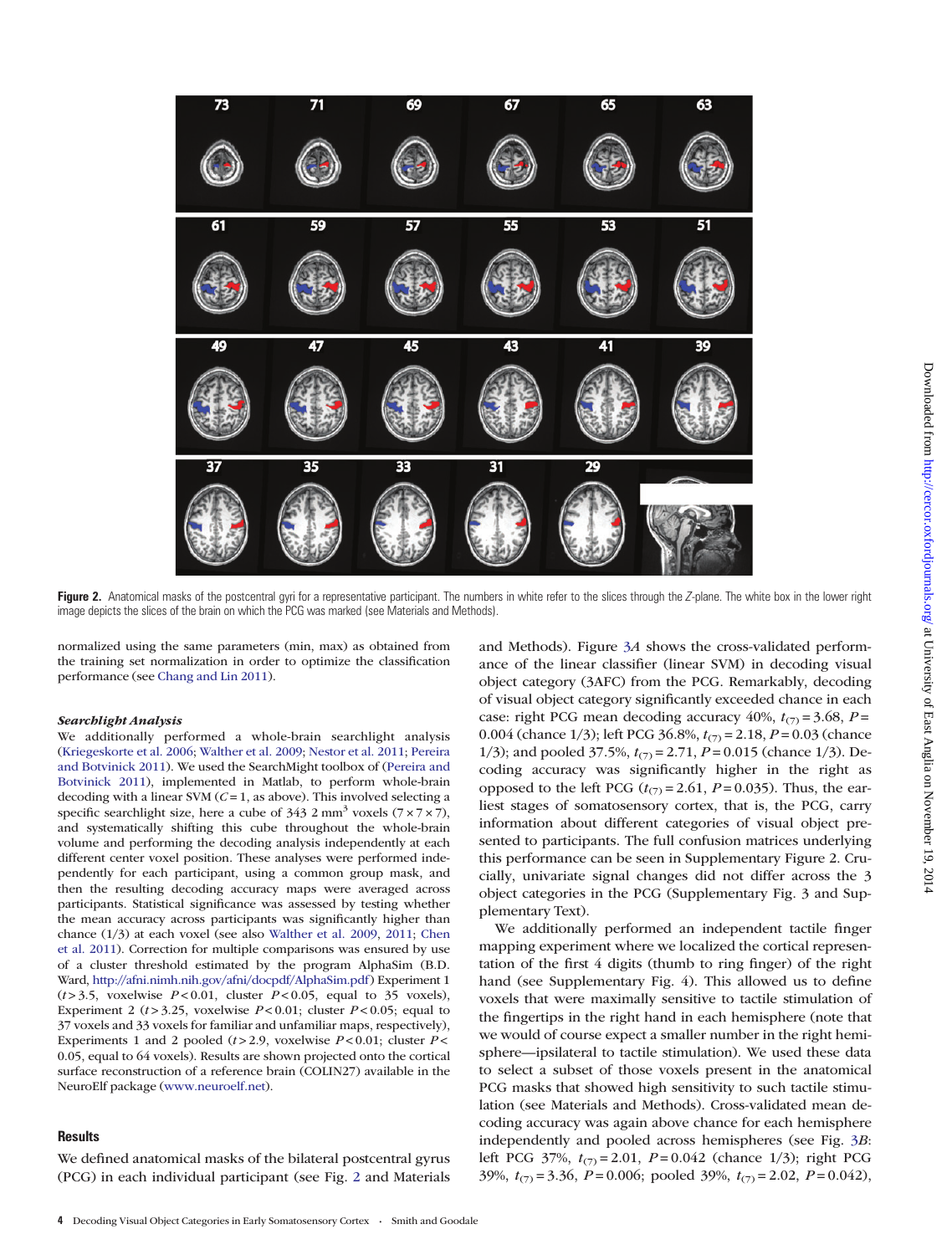<span id="page-4-0"></span>

Figure 3. Decoding of visual object categories: Experiment 1. (4) Cross-validated 3AFC mean decoding performance for the right and left postcentral gyri independently and pooled across hemispheres (error bars show one standard error of the mean across participants). Double stars:  $P < 0.0167$ , single star:  $P < 0.05$ . (B) The same when using voxels that were responsive to finger-pad stimulation of the right-hand finger-pads. (C–F) As in A but for several additional, anatomically defined, regions of interest.

although there was no difference in decoding across hemispheres ( $P = 0.26$ ). Thus, visual object category could still be decoded reliably above chance even when restricting the classifier only to voxels that show high responses to tactile stimulation of the right-hand finger pads.

What about higher order somatosensory brain regions? We defined anatomical masks of S2 on the basis of probabilistic maps [\(Eickhoff et al. 2005](#page-10-0)). Figure 3C shows mean decoding accuracy independently in left and right S2, and pooled across hemispheres. Decoding accuracy was reliably above chance in right S2: mean Decoding accuracy  $37\%$   $(t_{(7)} = 3.18, P = 0.008,$ chance = 1/3), and when pooled 38% ( $t_{(7)}$  = 2.84, P = 0.0125, chance = 1/3) but not in left S2 35% ( $t_{(7)}$  = 0.76, P = 0.235, chance  $= 1/3$ , NS). There was no difference in decoding performance across hemispheres ( $P = 0.54$ ). Thus, in agreement with our results in S1, S2 contains information that discriminates between categories of visual objects. We also repeated the analysis in S2 when preselecting voxels that had high responses to tactile stimulation of the right-hand finger tips (see Materials and methods) and found reliable decoding only when pooled across hemispheres (mean 39.8%,  $t_{(7)} = 2.28$ ,  $P = 0.028$ ). Thus, in agreement with our analyses on S1, S2 also contains information about visual object categories.

## Additional Regions

We also defined anatomical masks of the left and right motor and premotor cortices. Decoding of visual objects never reached significance in any of these ROIs (Fig. 3E,F, all P's > 0.05). In V1, however, as expected decoding accuracy was very high and robustly greater than chance (Fig. 3D: right V1: 97%,  $t_{(7)} = 41.03$ ,  $P < 0.0001$ ; left V1: 98%,  $t_{(7)} = 80.74$ ,  $P < 0.0001$ ; pooled: 98%,  $t_{(7)} = 70.33$ ,  $P < 0.0001$ ). Furthermore, we ran a 2-way RM ANOVA (ROI: PCG, S2, V1, premotor, motor; side: right, left, pooled) to test whether decoding performance differed across different regions of interest. This analysis revealed only a main effect of ROI,  $F_{4,28} = 379.02$ ,  $P < 0.0001$ . Follow-up tests demonstrated that decoding performance was significantly higher in V1 than in each other region (all  $rs > 22.2$ , all  $Ps < 0.0001$ ). No other effects reached significance although there was a trend for higher decoding in PCG than in premotor  $cortex (P = 0.0785).$ 

# Within-Category Decoding in V1 and PCG

Finally, in order to further probe the nature of the representations present in the PCG we investigated within-category decoding within the PCG and V1 (i.e., discriminating between different images of the same object category—e.g., the 3 different images of apples). If the decoding within the PCG is due to differences in grasping/motor affordances for each object category then we would not expect to find any within-category decoding in this region, since such affordances would be equal within a category. Within V1, in contrast, we would expect to be able to decode the different images within a category (as well as between categories). We found, as expected, that within-category decoding was highly significant within each subregion of V1 (right: 59%,  $t_{(7)} = 4.55$ ,  $P = .0013$ ; left: 57%,  $t_{(7)} = 5.23$ ,  $P = 0.0006$ ; pooled: 60%,  $t_{(7)} = 5.07$ ,  $P = 0.0007$ ; chance = 33%). Crucially, however, such decoding was never significant within the PCG (all  $Ps > 0.05$ , all means  $\leq 33\%$ ) and moreover, between-category decoding (38%) was reliably stronger than within-category decoding (33%):  $F_{1,7} = 5.69$ ,  $P =$ 0.048, in this region. Note that no reliable within-category decoding was found for any individual object category (i.e., wine glasses, mobile phones, or apples) in any region of the PCG (left, right, or pooled; see [Supplementary Fig. 5](http://cercor.oxfordjournals.org/lookup/suppl/doi:10.1093/cercor/bht292/-/DC1)). In addition, as expected within-category decoding (59%) was significantly weaker than between category (98%) in V1 ( $F_{1,7}$  = 78.280, P < 0.001). Hence, our results demonstrate that information is present within the PCG that can discriminate between but not within different visual object categories. For a full depiction of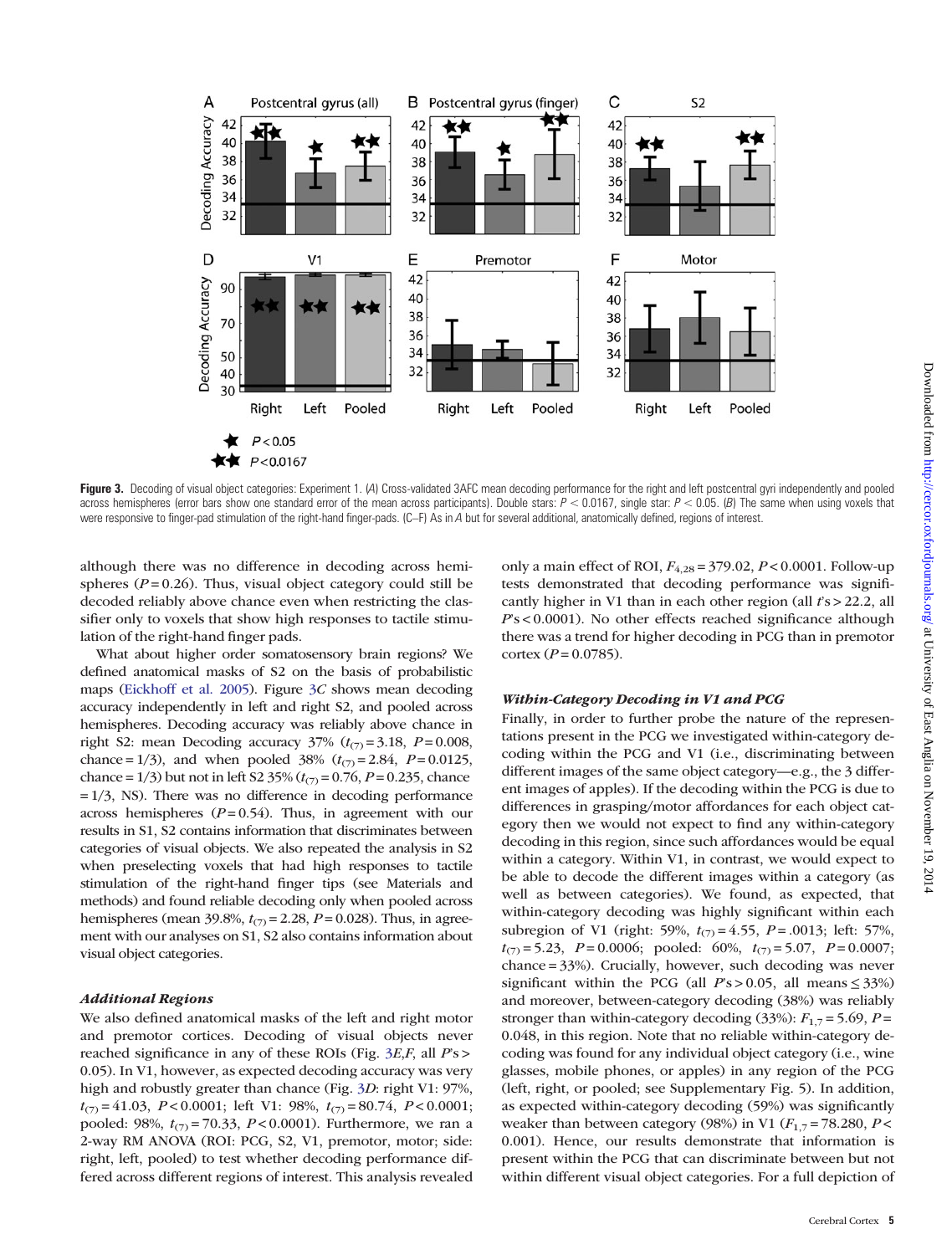<span id="page-5-0"></span>within-category decoding within the PCG, see [Supplementary](http://cercor.oxfordjournals.org/lookup/suppl/doi:10.1093/cercor/bht292/-/DC1) [Figure 5.](http://cercor.oxfordjournals.org/lookup/suppl/doi:10.1093/cercor/bht292/-/DC1)

# Whole-Brain Analysis

Finally, we ran a whole-brain searchlight decoding analysis (see [Kriegeskorte et al. 2006](#page-11-0)) to investigate which other regions of cortex might discriminate between visual object categories. As expected, this analysis revealed high decoding performance throughout much of occipito-temporal cortex (Fig. [5](#page-6-0)A), peaking at 98% correct in early visual cortex. We note that this high decoding performance observed in early visual cortex serves as validation of our methodological approach. The searchlight analysis corroborated our earlier region-of-interest (ROI) analysis by finding reliable decoding in a cluster centered in the right postcentral sulcus bordering area 2 of the PCG and the superior extent of right S2 (Fig. [5](#page-6-0)A).

We found significant decoding, moreover, in several additional regions of posterior parietal cortex that could potentially mediate the transfer of information from visual cortex to early somatosensory brain regions (Fig. [5](#page-6-0)A). We observed significant decoding in the superior parietal lobule, especially on the left (comprising area 7 and area 5), areas known to be important for integration of proprioceptive and visual information (e.g., [Hsiao 2008](#page-11-0)). We also found reliable decoding in several additional regions important in visuo-motor control: from posterior to more anterior sections of the IPS and bilateral superior parietal occipital sulcus—SPOC (e.g., [Gallivan et al.](#page-10-0) [2011A,](#page-10-0) [2011B](#page-10-0); [Rossit et al. 2013\)](#page-11-0). We also found smaller clusters around left dorsolateral prefrontal cortex and left premotor cortex—all areas important in visuo-motor control (e.g., [Gallivan et al. 2011B](#page-10-0)). In summary, the whole-brain analysis supports our ROI-based analyses, and highlights regions of parietal cortex that may potentially transmit information regarding different visual objects to early somatosensory cortex

(S1 and S2) and regions of frontal cortex that might also be involved in representing motor plans.

## Experiment 2

In a second experiment, we replicated the design of Experiment 1 but added a set of unfamiliar visual objects (Fig. [1](#page-1-0)B and [Supplementary Fig. 1](http://cercor.oxfordjournals.org/lookup/suppl/doi:10.1093/cercor/bht292/-/DC1)B) to explicitly test whether prior visuo-haptic experience with the presented visual objects is necessary to observe reliable decoding in somatosensory cortex. In addition, this experiment allowed us to perform an independent replication of the results of Experiment 1 (with familiar visual objects) while testing the generalization of our effects to a task that excluded any overt motor response during scanning (i.e., no button press response required).

# Postcentral Gyri

As in Experiment 1, we defined individual anatomical masks of the postcentral gyri in each of our 10 participants. Decoding of familiar visual objects was above chance in each region (Fig. 4A: right PCG:  $37\% t_{(9)} = 2.69$ ,  $P = 0.012$ ; left PCG:  $37\% t_{(9)} = 1.89$ , P = 0.046; pooled: 39%  $t_{(9)} = 3.43$ ,  $P = 0.004$ ), thus replicating our findings in Experiment 1. Decoding of unfamiliar objects (Fig. 4A), on the other hand, was not above chance in any region (all  $Ps > 0.092$ ). There were no differences between decoding performance across hemispheres (left vs. right) for either familiar or unfamiliar objects (both  $Ps > 0.58$ ). The confusion matrices underlying this performance can be seen in [Supplementary Figure 2.](http://cercor.oxfordjournals.org/lookup/suppl/doi:10.1093/cercor/bht292/-/DC1) Importantly, univariate signal changes did not lead to reliable differences between object categories in the PCG ([Supplementary Fig. 3](http://cercor.oxfordjournals.org/lookup/suppl/doi:10.1093/cercor/bht292/-/DC1)). In addition, in Experiment 2, we improved our finger mapping procedure to map the somatosensory representation of the digits of each hand independently, allowing us to examine whether such effects were present in the



Figure 4. Decoding of visual object categories: Experiment 2. (A) Cross-validated 3AFC mean decoding performance for the right and left postcentral gyri (independently and pooled across hemispheres) for both familiar and unfamiliar visual object categories (chance 33%; error bars show 1 standard error of the mean across participants). Double stars  $P < 0.0167$ , single star:  $P < 0.05$ . (B) The same as in A but with voxels selected as a function of response to tactile stimulation of the finger-pads of both hands (see Materials and Methods). (C–F) As in A but for several additional, anatomically defined, regions of interest.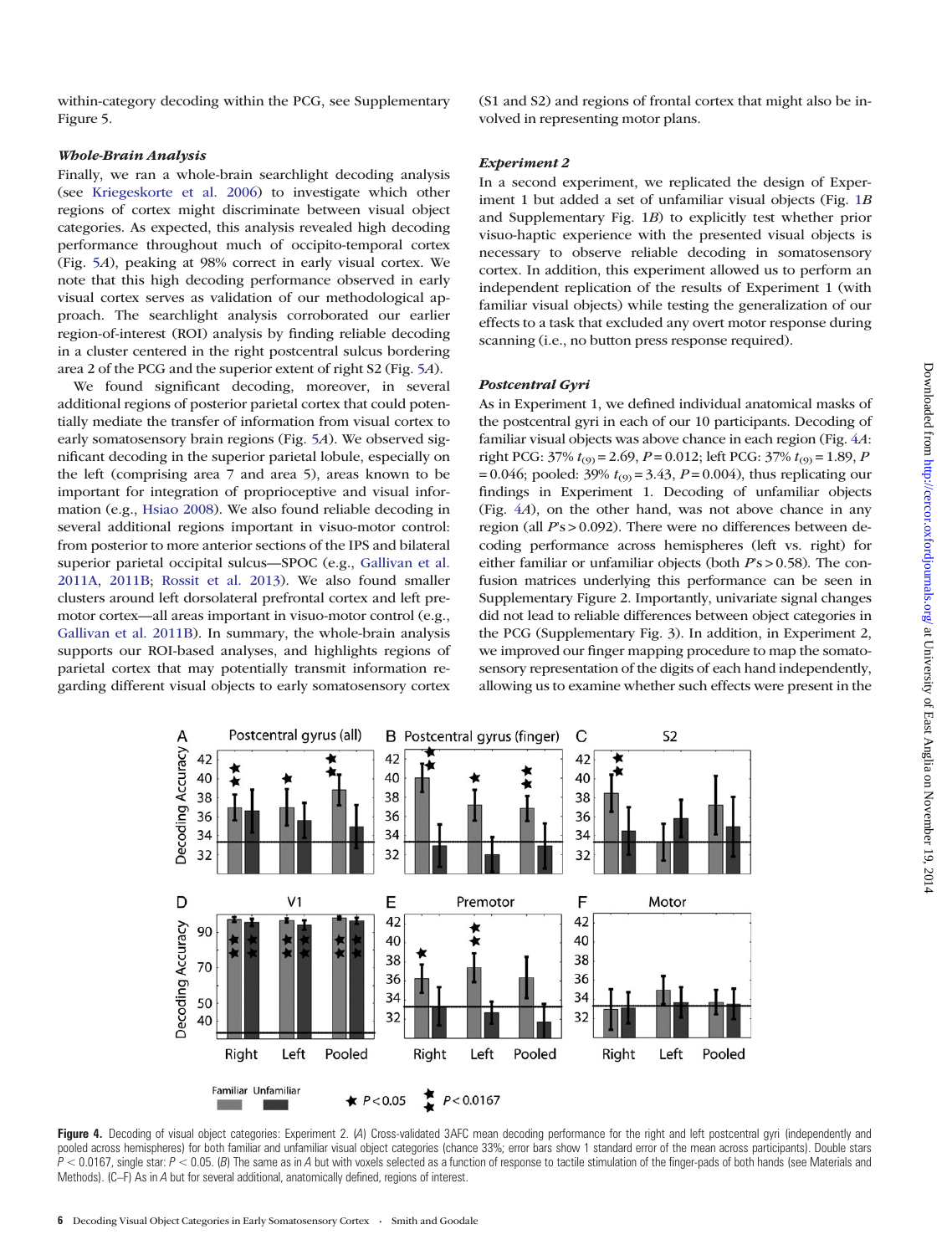<span id="page-6-0"></span>

Figure 5. Whole-brain SearchLight Decoding. (A) Group information-based map for familiar visual object decoding in Experiment 1 projected onto an inflated cortical reconstruction of a reference brain. The value at each voxel in the map designates how well the decoder discriminates visual object categories reliably across participants at that position in space (voxelwise  $P < 0.01$ , cluster  $P < 0.05$ ; see Materials and Methods). The continuous white lines mark the approximate anterior boundaries of the functional data coverage. (B) As in A but for familiar object decoding in Experiment 2. (C) As in A but for unfamiliar object decoding in Experiment 2. (D) As in A but for an analysis that pooled data for familiar object decoding across Experiments 1 and 2. PCG, postcentral gyrus; PCS, postcentral sulcus; SPL, superior parietal lobe; IPS, inferior parietal sulcus; SPOC, superior parietal–occipital cortex.

PCG when limited to "contralateral finger-sensitive voxels" (top 100 voxels responding to stimulation of the contralateral hand). Mean decoding of familiar visual objects was significant in the right PCG 38% ( $t_{(9)} = 2.16$ ,  $P = 0.029$ ) and pooled PCG 36%  $(t_{(9)} = 2.19, P = 0.028)$  but not in left PCG (34%,  $P = 0.28$ ), again replicating Experiment 1. Once more, however, no significant decoding was present for unfamiliar objects in any region (all  $Ps > 0.11$ ). There was a nonsignificant trend for higher decoding in the right PCG  $(t_{(9)} = 1.99, P = 0.078)$  for familiar but not unfamiliar  $(P=0.34)$  objects. Thus, even when limiting the analysis to "contralateral finger-pad-sensitive voxels" decoding of familiar visual objects is possible in right PCG and pooled PCG.

Moreover, in an additional analysis, we selected tactile sensitive voxels in each region that responded to either contra- or ipsilateral stimulation (top 50 to each): we did this to ensure that both earlier (e.g., 3b, 1) and later regions (e.g., area 2) within the PCG would have a good chance to be selected (see [Keysers et al. 2010](#page-11-0)). This analysis (Fig. [4](#page-5-0)B) revealed reliable decoding in each region again only for familiar objects: right PCG 40% ( $t_{(9)} = 4.52$ ,  $P = 0.0007$ ), left PCG 37% ( $t_{(9)} = 2.4$ ,  $P =$ 0.02) and pooled 36.8% ( $t_{(9)} = 2.67$ ,  $P = 0.013$ ). Again, there were no significant effects of hemisphere on decoding performance for either familiar or unfamiliar objects (both P's > 0.15). This analysis hints toward the role that higher regions (e.g., area 2) within the PCG may play in contributing to the present effects, as area 2 is the only region within the primary somatosensory cortex to receive input from ipsilateral stimulation of the hand (see [Keysers et al. 2010\)](#page-11-0).

Thus, the results of Experiment 2 replicate those of Experiment 1 in showing that decoding of familiar visual objects is present in bilateral PCG. The more refined somatosensory mapping of hand digits allow us to demonstrate that such decoding is still present when voxels are limited to either those active in response to contralateral finger stimulation OR when limited to those active via both contra- and ipsilateral finger stimulation. Furthermore, on no occasion is the decoding of the unfamiliar object categories above chance in the PCG.

## Secondary Somatosensory Cortex (S2)

Decoding of familiar visual objects was above chance in the right S2 (Fig. [4](#page-5-0)*C*: mean 38%  $t_{(9)} = 2.64$ ,  $P = 0.013$ ; all other  $Ps >$ 0.12), replicating Experiment 1. Decoding of unfamiliar objects was not above chance in any region (Fig.  $4C$  $4C$ : all  $Ps$ ) 0.12). There was no difference in performance across hemispheres (both  $Ps > 0.1$ ). When limiting the analysis to "contralateral finger-sensitive voxels" in S2 (top 100 voxels) decoding of familiar objects was only possible in the right S2 (mean 37%  $t_{(9)} = 2.82$ ,  $P = 0.01$ ). Decoding of unfamiliar objects was not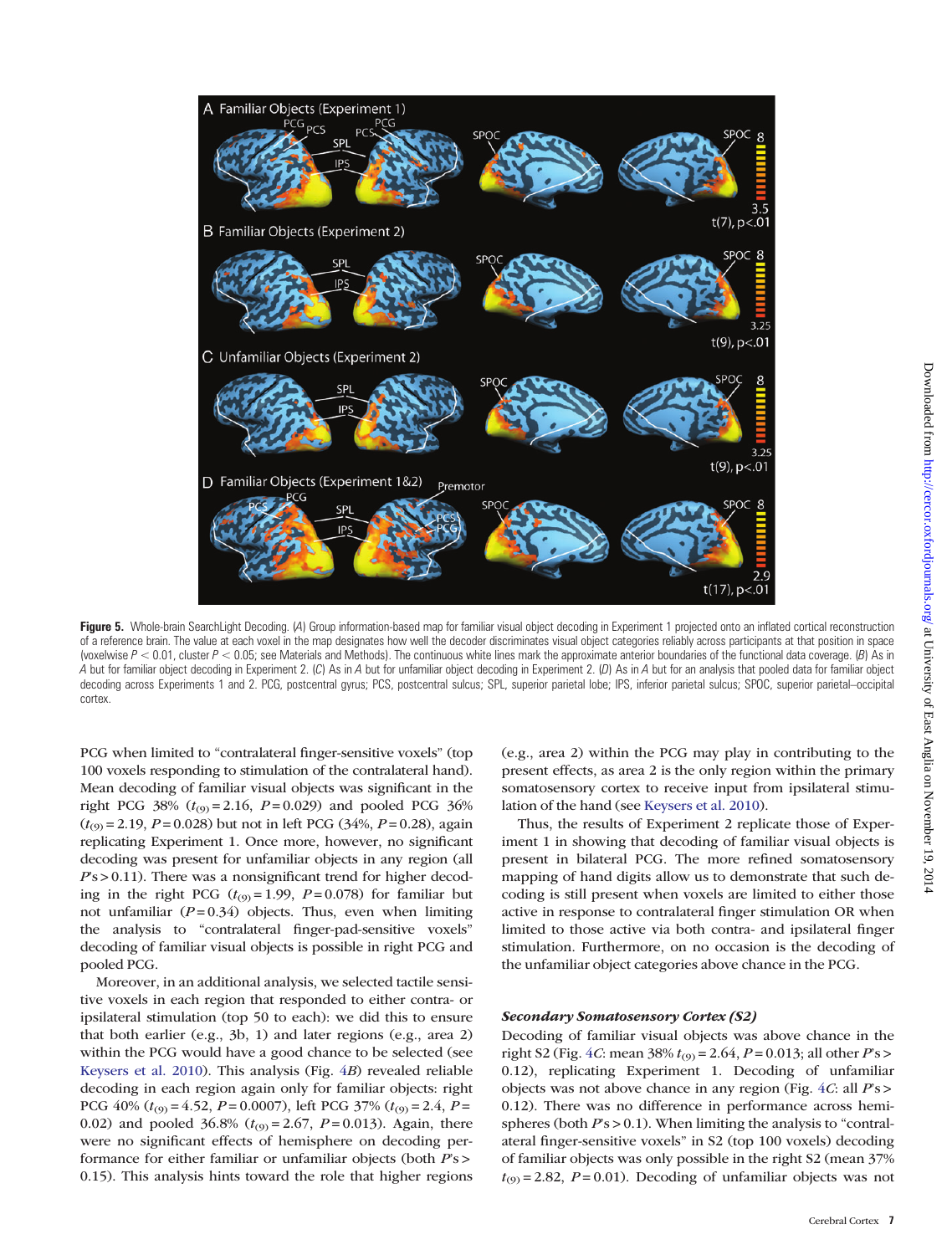possible in left or right S2, although there was a weak effect when pooled across hemispheres (mean 36%,  $t_{(9)} = 1.92$ ,  $P =$ 0.0435). Again there were no differences across hemisphere (both  $Ps > 0.29$ ). Hence, there is clear evidence of decoding of familiar visual objects in right S2, whether using the whole anatomical region or whether pre-selecting voxels as a function of sensitivity to tactile stimulation of the contralateral hand. There is also a weak suggestion of a reliable effect of discriminating unfamiliar objects when pooling across hemispheres, for voxels preselected as a function of sensitivity to finger-pad stimulation.

## Additional Regions

As expected in V1 decoding was robustly present in all partici-pants for both familiar (Fig. [4](#page-5-0)D: right V1:  $97\%$   $t_{(9)} = 49.1$ ,  $P <$ 0.0001; left V1:  $96.8\%$   $t_{(9)} = 55.2$ ,  $P < 0.0001$ ; pooled: 98%  $t_{(9)} = 76.6$ ,  $P < 0.0001$ ) and unfamiliar object categories (Fig. [4](#page-5-0)D: right V1: 95.6%  $t_{(9)} = 30.1$ ,  $P < 0.0001$ ; left V1: 94%  $t_{(9)} = 22.7$ ,  $P < 0.0001$ ; pooled:  $96.5\% t_{(9)} = 35.6$ ,  $P < 0.0001$ ). To investigate whether decoding differed for familiar and unfamiliar objects in V1, we conducted a 2-way ANOVA with the factors (region and familiarity): there were no significant main effects or interactions in this analysis although there was a trend ( $P = 0.065$ ) for a main effect of region. Thus decoding of both familiar and unfamiliar objects was similar in V1, as expected.

We used probabilistic anatomical masks to define the location of several additional control regions in our participants. Decoding of familiar visual objects (Fig. [4](#page-5-0)E) was significant in both left (37%  $t_{(9)} = 2.68$ ,  $P = 0.013$ ) and right (36%,  $t_{(9)} = 1.97$ ,  $P = 0.04$ ) premotor cortex but not when pooled (36%,  $t_{(9)} = 1.41$ ,  $P = 0.097$ ). However, no reliable decoding was present in motor cortex itself (Fig.  $4F$  $4F$ : all  $Ps > 0.14$ ). Decoding of unfamiliar objects was not significant in any motor or premotor region tested (Fig.  $4E, F$  $4E, F$ : all  $Ps > 0.41$ ).

To investigate whether decoding performance differed as a function of familiarity and region, we also ran the same 2-way ANOVA in each other ROI: critically only 2 regions showed a main effect of familiarity on decoding performance: in the PCG but only when limited to finger sensitive voxels from stimulation of both hands,  $F_{1,9} = 7.29$ ,  $P = 0.024$ , mean familiar 38%, unfamiliar 33%; and in premotor cortex,  $F_{1,9} = 5.75$ ,  $P = 0.04$ , mean familiar 37%, unfamiliar 33%. No other main effects or interactions were significant in these or any other ROIs. Hence, decoding was reliably higher for familiar compared with unfamiliar object categories in these two brain regions, suggesting a specific influence of prior knowledge.

Finally we also ran a 3-way ANOVA, with the following factors: ROI (PCG, S2, V1, premotor, motor), familiarity (familiar, unfamiliar), and side (right, left, or pooled). This analysis revealed only a main effect of ROI,  $F_{4,36} = 586.07$ ,  $P < 0.0001$ . Follow-up t-tests revealed that decoding performance in V1 was reliably higher than that present in each other region (all  $rs > 29.9$ , all  $Ps < 0.0001$ ). No other effects were significant (all  $Ps > 0.05$ ) although there was a nonsignificant trend for decoding to be higher in PCG than in motor cortex  $(P =$ 0.0787).

# Within-Category Decoding in the PCG and V1

Within-category decoding was not significant in any region of the PCG (all  $Ps > 0.05$ ) for familiar objects, for any particular

object category independently, or when averaged across categories (see [Supplementary Fig. 5](http://cercor.oxfordjournals.org/lookup/suppl/doi:10.1093/cercor/bht292/-/DC1)). This finding therefore replicates Experiment 1. However, for unfamiliar objects, there was surprisingly a significant within-category decoding within the right PCG (38%,  $t_{(9)} = 2.44$ ,  $P = 0.019$ ) and when pooled across hemispheres (37%,  $t_{(9)} = 1.97$ ,  $P = 0.04$ ) but not in left PCG  $(34\%, t_{(9)} = 0.29, P = 0.39)$ , for the analysis that averaged across object categories. The results of this analysis when split by object categories clearly reveals that this effect is entirely driven by the "spikies" object category (see [Supplementary Fig. 5\)](http://cercor.oxfordjournals.org/lookup/suppl/doi:10.1093/cercor/bht292/-/DC1) and that hence, for 2 of the 3 unfamiliar object categories, no withincategory decoding was observed ("cubies" and "smoothies"; see [Supplementary Fig. 5\)](http://cercor.oxfordjournals.org/lookup/suppl/doi:10.1093/cercor/bht292/-/DC1). We discuss below the special features present in the "spikies" object category that render it, in restrospect, a less than ideal control in the present experiment (see Discussion). A 3-way ANOVA (decoding type: between vs. within; region: left, right, pooled; familiarity: familiar, unfamiliar) revealed that there was no difference across type of decoding (between vs. within;  $P = 0.52$ ) or any interactions with this factor. There was a main effect of region  $(F_{2,18} = 4.02, P = 0.036)$ with decoding overall being higher in right than left PCG.

In V1, as expected, within-category decoding was again highly significant for familiar objects (right:  $64\%$ ,  $t_{(9)} = 7.22$ ,  $P <$ 0.0001; left: 58%,  $t_{(9)} = 6.78$ ,  $P < 0.0001$ ; pooled: 64%,  $t_{(9)} = 7.04$ ,  $P < 0.0001$ ). The same pattern was also evident for unfamiliar objects (right:  $68\%, t_{(9)} = 8.35, P < .0001$ ; left:  $65\%, t_{(9)} = 8.28, P$  $\lt$ .0001; pooled: 70%,  $t_{(9)} = 10.26$ ,  $P \lt 0.0001$ ). Decoding was higher for between (96%) than within (65%) category ( $F_{1,9}$  = 141.56,  $P < 0.001$ ) classifications in V1. In addition, there was an interaction between type of decoding and familiarity  $(F_{1,9} =$ 10.78,  $P = 0.009$ ) with between-category decoding being slightly better for familiar than unfamiliar objects but within-category decoding being slightly better for unfamiliar objects. There was also an interaction between decoding type and region  $(F_{2,18} = 4.7, P = 0.023)$  due to a greater decrease in decoding in left V1 relative to right V1 (or pooled) for within- not betweencategory decoding.

#### Whole-Brain Analysis

We show in Figure  $5B$  $5B$ , C the results of a whole-brain searchlight analysis independently for familiar and for unfamiliar visual object categories in Experiment 2. The broad pattern of decoding is similar in both cases: a vast region of visual cortex extending into temporal and parietal cortex has very high decoding accuracies. There is evidence of reliable decoding in the SPOC, and along the IPS and the superior parietal lobule, as in Experiment 1. This pattern is, however, broadly similar across both familiar and unfamiliar object categories. The findings for familiar objects fit well with those in Experiment 1 in terms of visual and parietal cortex although there is no evidence of significant decoding around the postcentral sulcus/ postcentral gyrus in Experiment 2, for familiar objects. In addition, fewer areas are found in frontal regions in Experiment 2 for familiar objects (only left dorsolateral prefrontal and right premotor cortex). In order to increase power, we combined our data from Experiments 1 and 2 in the familiar object condition (Fig. [5](#page-6-0)D). This analysis revealed high decoding throughout visual cortex, extending again into posterior parietal (SPOC, IPS, SPL) cortex, all areas important in visuomotor control (e.g., [Gallivan et al. 2011a](#page-10-0), [2011b](#page-10-0); [Rossit et al.](#page-11-0) [2013\)](#page-11-0). In addition, reliable decoding was found around the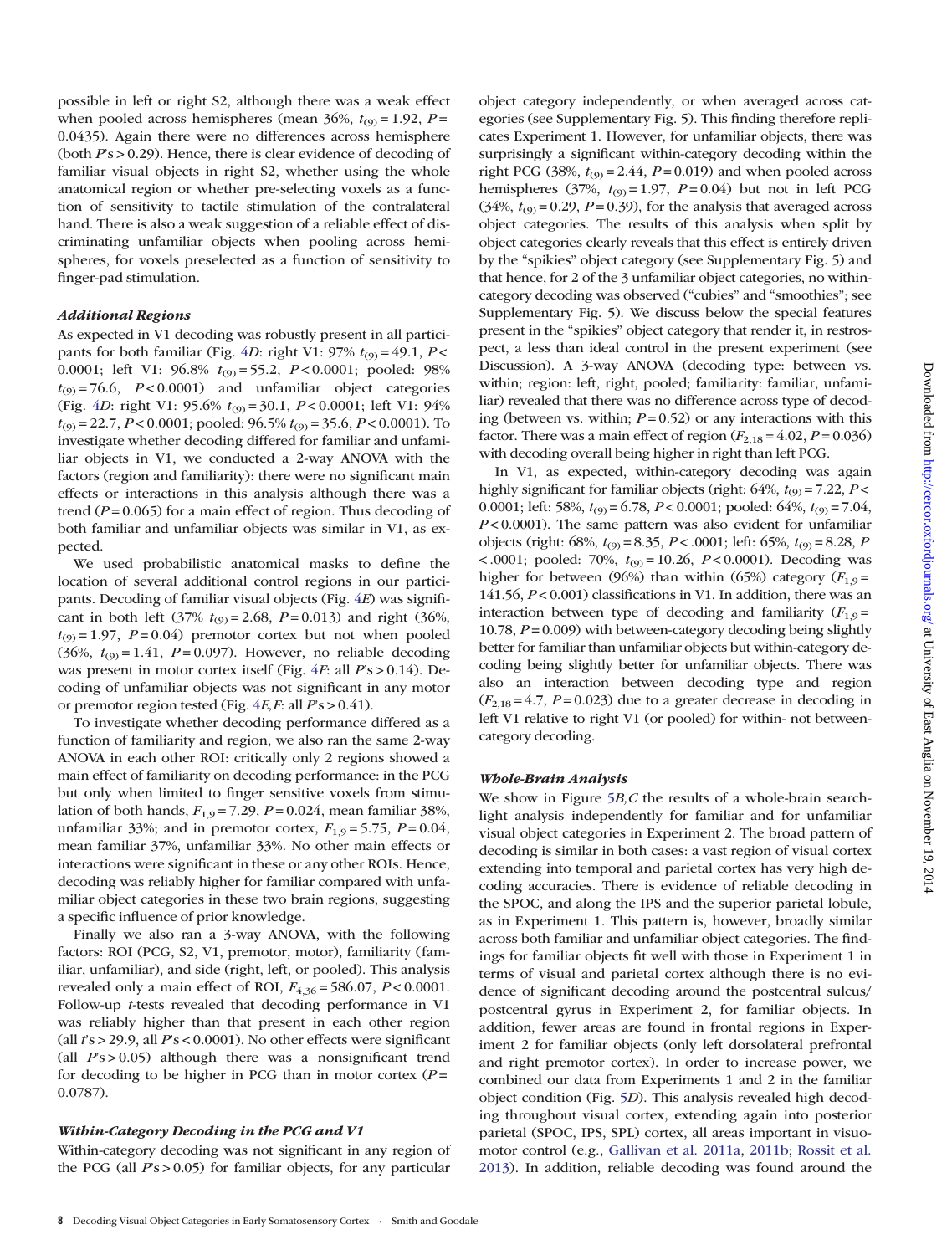postcentral sulcus bilaterally, extending into the postcentral gyri. Moreover, we also found reliable decoding in left premotor, motor, and dorsolateral prefrontal cortex and right premotor cortex, again all areas important in visuo-motor control (e.g., [Gallivan et al. 2011B;](#page-10-0) [Rossit et al. 2013\)](#page-11-0) and furthermore in left posterior cingulate. Thus, our combined analysis implies that the representation of familiar object categories spans at least the visual, tactile, and motor components associated with interacting with real world objects and further suggests a network of brain areas that could play a role in transmitting visual information to early somatosensory brain regions.

# Overlap Between Searchlight and ROI Analyses

For the searchlight analysis that pooled across Experiments (i.e., familiar object decoding), almost 1/5 of voxels (18%) within a group mask of the right PCG (defined as voxels shared across at least 40% of subjects; see also [Meyer et al.](#page-11-0) [2011](#page-11-0)) were found to be significant ( $P < 0.01$ , uncorrected) via the searchlight analysis (13% in the left hemisphere; see [Sup](http://cercor.oxfordjournals.org/lookup/suppl/doi:10.1093/cercor/bht292/-/DC1)[plementary Fig. 6](http://cercor.oxfordjournals.org/lookup/suppl/doi:10.1093/cercor/bht292/-/DC1)). This differs considerably from the number that overlap when each individual experiment is analyzed separately: only between 3% and 7% overlap for decoding of familiar objects in Experiments 1 and 2. Hence, it is clear that by pooling results across Experiments we obtain a great increase of power for the searchlight analysis. A similar story is present for S2 (overlap ranges between 1% and 9% for individual experiments, whereas it reaches 13% for the pooled across experiments analysis in right S2 (4% for left S2 in the pooled analysis).

## **Discussion**

We have shown in 2 independent experiments that early somatosensory cortex (PCG/S1) carries information that discriminates familiar visual object categories. This is true despite the fact that participants had no concurrent haptic interaction with the objects presented in the experiment nor did our stimuli, which were static photographs, depict any haptic interactions with the object. In Experiment 2, we demonstrated that this effect was not found for visual object categories in general, but only for familiar visual object categories. Thus, cross-modal connections from vision to early somatosensory cortex transmit content-specific information about familiar object categories based on visual appearance alone. We further show that right S2, a higher order somatosensory brain region, and premotor cortex also contain information about familiar object categories. Our whole-brain analyses point toward several areas in posterior parietal cortex (e.g., IPS, SPL) that might underlie the transmission of information from vision to early somatosensory cortex.

# Cross-Modal Context Effects in Early Sensory Areas

The present study is in agreement with a set of studies that show the important role that cross-modal connections can play in influencing activity even in the earliest regions of supposedly unimodal sensory cortex, both in a content-specific [\(Meyer et al.](#page-11-0) [2010,](#page-11-0) [2011;](#page-11-0) [Vetter et al. 2011](#page-11-0)) and modulatory fashion (e.g., [Calvert et al. 1997;](#page-10-0) [Mcintosh et al. 1998;](#page-11-0) [Baler et al. 2006;](#page-10-0) [Zangenehpour and Zatorre 2010](#page-11-0)). Our results are consistent with [Meyer et al. \(2011\),](#page-11-0) but importantly show that cross-modal triggering of differential activity patterns in somatosensory

cortex occurs even when participants simply view the different objects rather than view someone haptically exploring the objects. Indeed, it is conceivable that the different patterns of activation [Meyer et al. \(2011\)](#page-11-0) observed in somatosensory cortex were driven by the differences in the depicted hand movements rather than by differences in the visual appearance of the objects themselves. In short, as those authors discuss, it is possible that what they observed is the activation of somatosensory components of mirror-neuron networks (e.g., [Keysers et al.](#page-11-0) [2010\)](#page-11-0). Nevertheless, both our study and that of Meyer et al. found reliable decoding of visual stimuli in primary somatosensory cortex and in S2. Moreover, in the present work, we have shown that the effect is only present for familiar but not unfamiliar object categories (all categories were familiar in [Meyer et al.](#page-11-0) [2010\)](#page-11-0).

In addition, the whole-brain searchlight analysis allows us uniquely to suggest several regions in parietal cortex that might underlie the visual context sensitivity observed in early somatosensory cortex. Specifically, we found reliable decoding of familiar visual objects in SPL (bilaterally), in the IPS (both posterior and anterior) and SPOC in our analysis that pooled across experiments. Importantly, these regions are all known to be crucial for the online control of actions [\(Milner and](#page-11-0) [Goodale 2006\)](#page-11-0), and in fact, parts of the SPL are thought to be a multimodal integration site for visual and proprioceptive information (e.g., [Hsiao 2008\)](#page-11-0). We also found reliable coding in the postcentral sulcus, extending into the PCG itself which corroborates our ROI analyses. For unfamiliar objects, in contrast, the network of brain areas that contain information discriminating the object categories is restricted to visual and posterior parietal regions (including parts of the SPL, IPS, and SPOC) not including any frontal brain regions (i.e., motor or premotor). The whole-brain results suggest the intriguing idea that visual images of familiar graspable objects may activate associated action/haptic coding routines in parietal cortex (see, e.g., [Sakata et al. 1997\)](#page-11-0), that subsequently feedback all the way to early somatosensory cortex. In addition, we also found reliable decoding in frontal cortices as well (premotor and dorsolateral prefrontal cortex, both areas that have been implicated in visuo-motor processing, e.g., [Gallivan et al.](#page-10-0) [2011B](#page-10-0)). Although speculative, these ideas could be further tested by training a classifier on data from participants performing real actions with real objects and testing it on data acquired from visual presentation of the same objects alone. This would give an indication of whether or not the same representational space is being activated in each case. For unfamiliar objects, on the other hand, visual images trigger differential activity in posterior parietal, visual, and temporal brain areas while not leading to feedback that discriminates object categories in the early somatosensory cortices.

Moreover, our results fit well with an existing theory about the neural representation of perceptual experience ([Damasio](#page-10-0) [1989](#page-10-0); [Meyer and Damasio 2009\)](#page-11-0) that implies that early sensory areas (such as S1, V1, etc.) simultaneously represent the perceptual content of experience and that these sensory representations can be reactivated during recall or recognition. The present study provides converging evidence for the idea that activity in supposedly modality-specific early sensory areas can be shaped in a content-specific manner by relevant contextual information from other sensory modalities (e.g., [Meyer](#page-11-0) [and Damasio 2009](#page-11-0); [Meyer et al. 2010,](#page-11-0) [2011](#page-11-0); [Vetter et al. 2011\)](#page-11-0).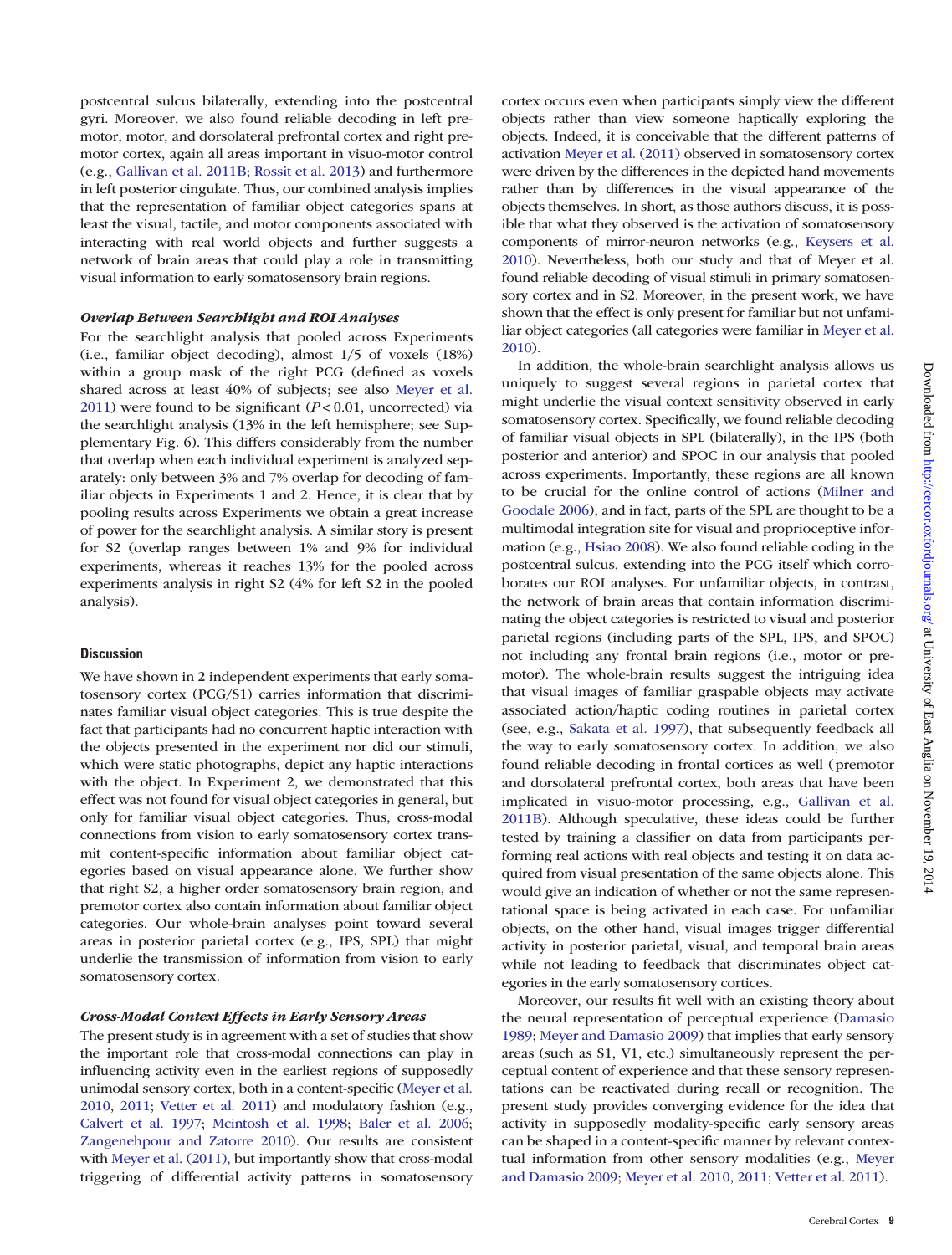## Finger-Pad Representations Within the PCG

We demonstrated that reliable decoding of familiar visual objects was possible in the PCG even when limiting our analysis to those voxels that are highly responsive to tactile stimulation of the finger-pads. In fact, these decoding analyses worked best when we selected voxels both from contra- and ipsilateral stimulation (Experiment 2), implying that higher order areas within the PCG (area 2) may underlie the present decoding effects. In addition, in Experiment 1, these analyses produced more robust classification in the right PCG which was subject to ipsilateral finger-pad stimulation in the localizer (i.e., the left-hand finger-pads) again suggesting the involvement of area 2 within the PCG. This evidence is further supported by our searchlight decoding analyses that reveal a cluster in the right postcentral sulcus that extends into posterior PCG, that is, area 2. In any case, these analyses imply that there is fine-grained information within the finger-specific representations of the somatosensory cortices that permits decoding of visual images of familiar object categories. It will be interesting in future research to attempt to localize such effects specifically to tactile or proprioceptive representations within the PCG and specifically to finger/hand representations versus those of another effector (e.g., leg).

# The Role of Prior Visuo-Haptic Experience

In Experiment 2 we demonstrated reliable decoding of familiar visual objects in bilateral PCG, right S2, bilateral premotor cortex, and of course in V1. Unfamiliar objects, on the other hand, were only reliably decoded in V1 (and on one subsampling analysis in right S2). In addition, within the PCG (when limited to finger-pad-sensitive voxels from both hemispheres) and premotor cortex, we found significantly stronger decoding for familiar than for unfamiliar visual objects. The whole-brain decoding analysis revealed reliable decoding in similar occipito-temporal and posterior parietal areas (IPS, SPL, and SPOC) for both familiar and unfamiliar object categories. However, we did not find any evidence of decoding for unfamiliar objects in more anterior parietal regions in any analysis carried out, that is, the postcentral sulcus or the PCG whereas for familiar objects, both the ROI analyses and the searchlight results (when pooled across experiments and in Experiment 1 by itself) provide evidence of reliable decoding within the PCG. We initially used familiar visual objects as we expected that cross-modal activation of object-specific activity patterns within early somatosensory cortex would be most likely to be detected with such objects since strong links already exist between different sensory modalities from joint multisensory experience for such object categories (see [Meyer](#page-11-0) [and Damasio 2009\)](#page-11-0). Unfamiliar visual objects, however, just like familiar objects also afford certain grasping actions and tactile sensations directly from the visual appearance alone: hence it might still be useful and advantageous to activate early somatosensory representations even in this case, where such novel objects would be mapped onto our previous visuohaptic experience and hence could still potentially trigger differential activity even in early somatosensory cortex. It may just be much harder to detect such effects in this case. This is especially true if we consider predictive coding as the basic computational strategy of the brain (see, e.g., [Clark 2013](#page-10-0); [Muckli et al. 2013\)](#page-11-0). Although we did not find reliable decoding of novel object categories in the present experiment, we did not consistently find greater decoding for familiar than unfamiliar object categories across our analysis: the 2 compelling exceptions to this were in premotor cortex and in the PCG (when selecting only voxels responsive to finger-pad stimulation of both hands). One prediction of this hypothesis would be the existence of a gradient of decoding accuracy as a function of the amount of visuo-haptic experience a participant has with different sets of object categories. In addition, a further important test of the role of visual haptic experience in causing the present effects would be to explicitly train participants with a set of novel objects (visuo-haptically) and then examine at what stage of learning such objects could be decoded in the PCG, from visual presentation alone.

Additional analyses demonstrated that within-category decoding effects were absent for familiar objects in the PCG in both experiments. This is what we would expect if the between-category decoding results are due to motor/grasping affordances since these are constant within a category but differ across categories. If motor/grasping affordances are indeed responsible for the present effects then this would predict that decoding accuracy in the PCG should be higher across a set of familiar objects that have more distinct motor affordances than for a set that have more similar affordances. For unfamiliar objects, on the other hand, for 2 of 3 of the object categories, no within-category decoding was detected in the PCG, as expected. However, somewhat puzzlingly, reliable within-category decoding was found for the "spikies" object category within the PCG.

Specifically, in the context of presentation of the familiar object categories that are associated with hand-grasping actions (wine glasses, mobile phones, and apples), presentation of images from the "spikies" category might be especially attention grabbing (indeed these objects do lead to qualitatively high levels of BOLD signal amplitude, see [Sup](http://cercor.oxfordjournals.org/lookup/suppl/doi:10.1093/cercor/bht292/-/DC1)[plementary Fig. 3\)](http://cercor.oxfordjournals.org/lookup/suppl/doi:10.1093/cercor/bht292/-/DC1). This could reflect the potential for injury that might result from performing a hand grasp to such objects. No other object category presented in the current experiments would appear to possess such a quality. Existing research has shown, furthermore, that simply viewing others in painful encounters (e.g., grasping a broken glass), leads to reliable activity within the somatosensory cortices, even within the PCG or S1 (see [Keysers et al. 2010](#page-11-0); [Morrison et al. 2013](#page-11-0)). We speculate that, in the present case, this particular object category might have triggered increased sensitivity in the PCG due to the potential for pain that in turn leads to reliable within-category discrimination. Although this result might seem odd given the absence of any between-category decoding for unfamiliar objects it is possible to achieve such a result given the mathematics of machine learning algorithms.

### Decoding in Premotor Regions

In Experiment 2, we found reliable decoding of familiar objects in premotor cortex. This is in contrast to Experiment 1 where no reliable decoding of familiar objects was observed in this region. Recall that Experiment 2 was explicitly designed to remove any requirements for a motor response during the fMRI scanning whereas Experiment 1 required such a response (button press). Thus, it seems reasonable that any feedback from vision to pre-motor cortex was overwritten by the need for planning a motor action. Indeed, [Gallivan et al. \(2013\)](#page-10-0) have shown that both left and right premotor areas (both ventral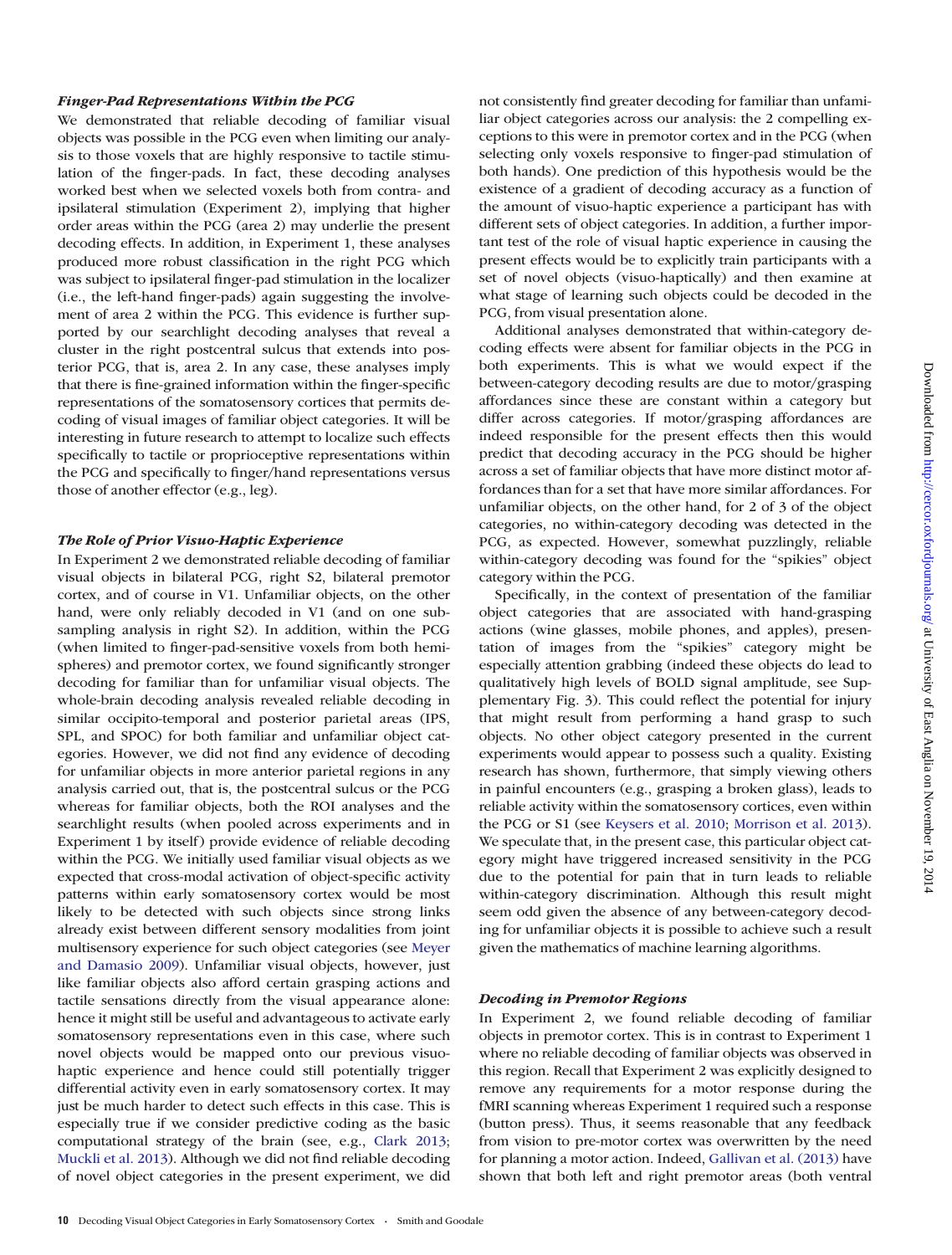<span id="page-10-0"></span>and dorsal) code information during the planning phase of an action about both left and right hand actions.

## The Role of Somatosensory Imagery

Visual imagery can activate the earliest sensory areas (i.e., V1) if sufficient detail is required in the mental image (see [Kosslyn](#page-11-0) [et al. 2000](#page-11-0)). This however requires a task optimized for generating a detailed visual image (e.g., visualizing line drawings of objects at different sizes: [Kosslyn et al. 2000](#page-11-0)). Moreover, [Stokes](#page-11-0) [et al. \(2009\),](#page-11-0) using MVPA, did not detect reliable decoding in early visual areas when subjects were asked to explicitly imagine the letters X or O. In the present experiments, we used orthogonal tasks requiring participants to fixate and either to detect color changes of the fixation marker (Experiment 1) or to count such changes and report the total number at the end of a run (Experiment 2). There was hence no task (volitional) requirement to form explicit mental images regarding the somatosensory (or motor) associations that the visual object images could potentially bring to mind. Although it is conceivable that our results might be explained to some extent by somatosensory imagery mechanisms, it seems unlikely that presentation of visual object images alone, with no task instruction to form detailed somatosensory images of such objects, would be expected to generate discriminable patterns of activity in the earliest regions of somatosensory cortex (i.e., S1). If imagery did occur during the present task then it must have been automatically generated by pre-existing links between vision and somatosensation for our particular object categories (see also [Zangenehpour and Zatorre 2010](#page-11-0)). Thus, although we cannot rule out imagery as a potential mechanism we argue that it is unlikely that "explicit" mental imagery underlies the present effects. In future, a rapid event-related design and short stimulus presentation durations could be used in order to further explore this question.

#### Conclusion

We have shown that familiar visual object categories can be discriminated in early regions of somatosensory cortex (S1 and S2), in the absence of concurrent somatosensory stimulation and in the absence of any object-hand interactions in the visual stimuli. Thus, cross-modal connections from vision to the primary somatosensory cortex transmit content-specific information about familiar object categories. We have further highlighted several areas in the parietal lobe (IPS, SPOC, SPL) that may underlie the transmission of information from visual to early somatosensory cortex. Our results fit well with theories on the neural representation of perceptual experience that suggest that early sensory areas jointly represent the perceptual contents of experience (e.g., Damasio 1989; [Meyer and](#page-11-0) [Damasio 2009\)](#page-11-0).

## Supplementary Material

[Supplementary material can be found at: http://www.cercor.oxford](http://cercor.oxfordjournals.org/lookup/suppl/doi:10.1093/cercor/bht292/-/DC1) [journals.org/](http://cercor.oxfordjournals.org/lookup/suppl/doi:10.1093/cercor/bht292/-/DC1)

#### Funding

F.W.S. was supported by a salary award from the NSERC-CREATE program. The research was supported by a grant to M.A.G. by the Canadian Institutes of Health Research. Funding to pay the Open Access publication charges for this article was provided by the University of East Anglia.

## **Notes**

We thank Adam Mclean for help with I/O card setup and operation of the somatosensory stimulation device, and Stephanie Rossit for discussions about the functions of parietal cortex and insightful comments on the manuscript. Conflict of Interest: None declared.

## **References**

- Amunts K, Malikovic A, Mohlberg H, Schormann T, Zilles K. 2000. Broadmann's areas 17 and 18 brought into stereotaxic space-where and how variable? Neuroimage. 11:66–84.
- Baler B, Kleinschmidt A, Muller NG. 2006. Cross-modal processing in early visual and auditory cortices depends on expected statistical relationship of multisensory information. J Neurosci. 26:12260–12265.
- Calvert GA, Bullmore ET, Brammer MJ, Campbell R, Williams SCR, McQuire PK, Woodruff PWR, Iversen SD, David AS. 1997. Activation of auditory cortex during silent lipreading. Science. 276:593–596.
- Chang CC, Lin CJ. 2011. LIBSVM: a library for support vector machines. ACM Trans Intell Syst Technol. 2:27.
- Chen Y, Namburi P, Elliott LT, Heinzle J, Soon CS, Chee MW, Haynes JD. 2011. Cortical surface-based searchlight decoding. Neuroimage. 56:582–592.
- Clark A. 2013. Whatever next? Predictive brains, situated agents and the future of cognitive science. Behav Brain Sci. 36:181–204.
- Coutanche MN, Thompson-Schill SL. 2012. The advantage of brief fMRI acquisition runs for multi-voxel pattern detection across runs. Neuroimage. 57:1113–1119.
- Damasio AR. 1989. Time-locked multiregional retroactivation: a systems-level proposal for the neural substrates of recall and recognition. Cognition. 33:25–62.
- Driver J, Noesselt T. 2008. Multisensory interplay reveals cross-modal influences on 'sensory-specific' brain regions, neural responses and judgements. Neuron. 57:11–23.
- Duda RO, Hart PE, Stork DG. 2001. Pattern classification. New York: Wiley.
- Eickhoff SB, Amunts K, Mohlberg H, Zilles K. 2006B. The human parietal operculum. II. Stereotaxic maps and correlation with functional imaging results. Cereb Cortex. 16:268–279.
- Eickhoff SB, Schleicher A, Zilles K, Amunts K. 2006A. The human parietal operculum. 1. Cytoarchitectonic mapping of subdivisions. Cereb Cortex. 16:254–267.
- Eickhoff SB, Stephan KE, Mohlberg H, Grefkes C, Fink GR, Amunts K, Zilles K. 2005. A new SPM toolbox for combining probabilistic maps and functional imaging data. Neuroimage. 25:1325–1335.
- Ethofer T, Van De Ville D, Scherer K, Vuilleumier P. 2009. Decoding of emotional information in voice-sensitive cortices. Curr Biol. 19: 1028–1033.
- Etzel JA, Gazzola V, Keysers C. 2008. Testing simulation theory with cross-modal multivariate classification of fMRI data. PLOS One. 3 (11):e3690.
- Gallivan JP, McClean DA, Flanagan JR, Culham JC. 2013. Where one hand meets the other: limb-specific and action-dependent movement plans decoded from preparatory signals in single human frontoparietal brain areas. J Neurosci. 33:1991–2008.
- Gallivan JP, McClean DA, Smith FW, Culham JC. 2011b. Decoding effectordependent and effector-independent movement intentions from human parieto-frontal brain networks. J Neurosci. 31:17149–17168.
- Gallivan JP, McClean DA, Valyear KF, Pettypiece CE, Culham JC. 2011a. Decoding action intentions from preparatory brain activity in human parieto-frontal networks. J Neurosci. 31:9599–9610.
- Geyer S. 2003. The microstructural border between the motor and the cognitive domain in the human cerebral cortex. 1st ed. Wien: Springer.
- Geyer S, Ledberg A, Schleicher A, Kinomura S, Schormann T, Burgel U, Klingberg T, Larsson J, Zilles K, Roland PE. 2009. Two different areas within the primary motor cortex of man. Nature. 382: 805–807.